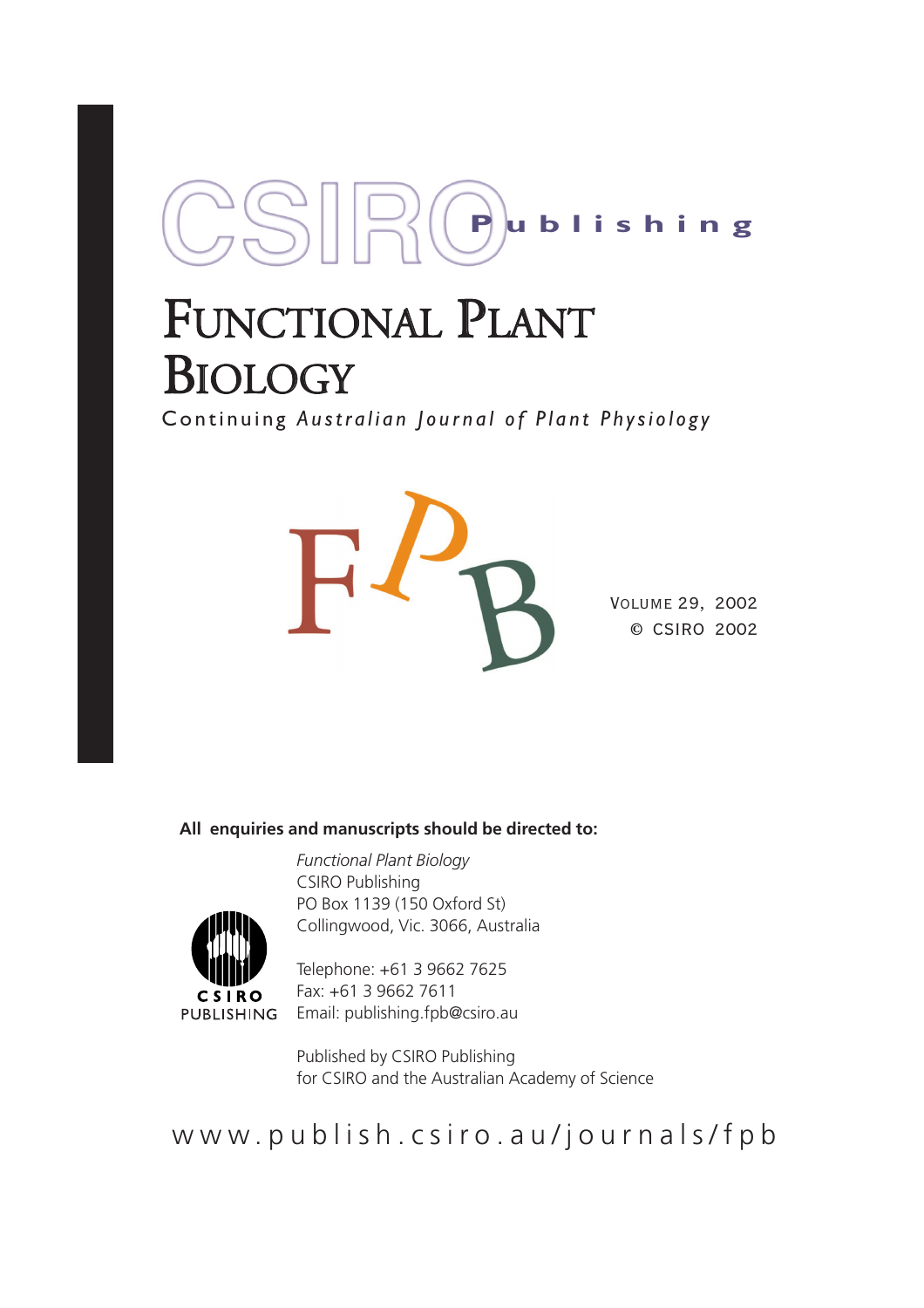### **Characteristic patterns of chronic and dynamic photoinhibition of different functional groups in a Mediterranean ecosystem**

*Christiane Werner*A,B*, Otília Correia*<sup>B</sup> *and Wolfram Beyschlag*<sup>A</sup>

ALehrstuhl für experimentelle Ökologie und Ökosystembiologie, W4-111, Universität Bielefeld, Universitätsstr. 25, D-33615 Bielefeld, Germany. <sup>B</sup>Departamento de Biologia Vegetal, Faculdade Ciências, Universidade Lisboa, Campo Grande, C2, 4 Piso, P-1749-016 Lisboa, Portugal. Corresponding author; email: christiane.werner@biologie.uni-bielefeld.de

*Abstract.* To analyse characteristic patterns of dynamic and chronic photoinhibition within a plant community, a new technique is proposed, which is based on the long- and short-term recovery time of maximum photochemical efficiency of PSII  $(F_v/F_m)$  after environmental stress. Chronic photoinhibition was determined as a sustainable decrease in predawn  $F_v/F_m$ , occurring during periods of prolonged stress, whereas dynamic photoinhibition was assessed from the fully reversible diurnal decline in  $F_v/F_m$ . Applied to a Mediterranean macchia ecosystem, this definition allowed the characterization of typical annual patterns of chronic and dynamic photoinhibition. Both types of photoinhibition were highest during summer drought. However, differences emerged among the ten dominant macchia species regarding their susceptibility to chronic photoinhibition during different seasons. Chronic and dynamic photoinhibition were dependent on leaf orientation. Semi-deciduous species avoided enhanced chronic photoinhibition through a reduction of excessive light interception by vertical foliage orientation during summer, whereas evergreen sclerophylls did not exhibit pronounced structural photoprotective mechanisms. Chronic and total photoinhibition were significantly correlated with predawn and midday water potentials, respectively, and a grouping of the macchia species into three functional groups is proposed according to this relationship.

*Keywords*: chlorophyll fluorescence, chronic and dynamic photoinhibition, drought semi-deciduous species, evergreen sclerophylls, leaf orientation, Mediterranean macchia, water potentials.

#### **Introduction**

Photoinhibition is a common phenomenon in environments with high radiation fluxes, especially when plants are exposed to additional environmental stresses. Many arguments and terminology have been developed to quantify photoinhibition. Nowadays there is profound knowledge of a variety of processes within the chloroplast that mediate the controlled dissipation of excess light energy, for example, non-radiative dissipation in the antenna, the xanthophyll cycle (Demmig-Adams 1990; Demmig-Adams and Adams 1992), and inactivation of PSII reaction centres, the repair of which involves turnover of the D1 protein (Krause and Weiss 1991; Aro *et al.* 1993; Bilger *et al.* 1995).

In this work we apply a definition that aims to evaluate the ecological significance of photoinhibition rather than the physiological mechanisms, and may be used to characterize community responses under natural conditions. The definition is based on the concept of dynamic and chronic photoinhibition, first introduced by Osmond (1994) and Osmond and Grace (1995). They defined dynamic photoinhibition as a short-term reversible, regulatory process for the controlled dissipation of excessive light energy, and chronic photoinhibition as a slowly reversible process that may occur following prolonged exposure to excessive photon fluxes and under environmental stress conditions. These concepts have been criticized due to the lack of objective differentiation between dynamic and chronic photoinhibition (Critchley 1999). However, regarding the plant functioning under natural conditions, there might be a pronounced difference in short- and long-term reversible photoinhibition. Several authors have reported evidence suggesting that  $F_v/F_m$ may remain downregulated under environmental stress, resulting in a sustained decrease in predawn  $F_v/F_m$ (e.g. Adams and Demmig-Adams 1995; Werner *et al.* 1999).

Abbreviations used: *F*<sub>V</sub>/*F*<sub>m</sub>, maximum photochemical efficiency of PSII; PI<sub>chr</sub>, PI<sub>dvn</sub>, chronic and dynamic photoinhibition, respectively; Ψ, water potential;  $\Psi_{\rm pd}$ ,  $\Psi_{\rm mid}$ , predawn and midday water potential, respectively.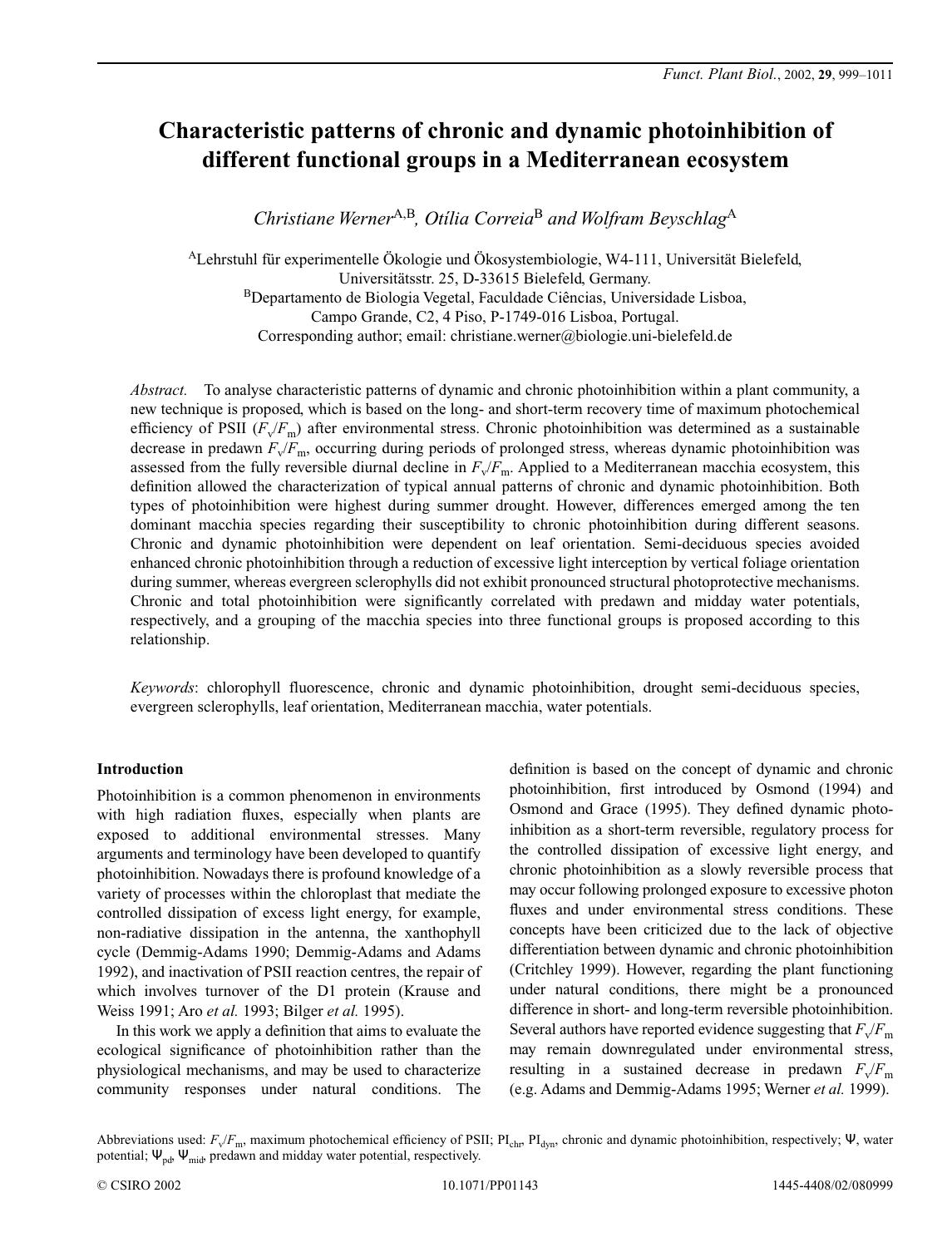Here, we present a definition based on the recovery time of  $F_v/F_m$ , which is one of the most reliable measurements of photoinhibition under field conditions and allows rapid screening of a plant community (Björkman and Demmig 1987; Ball *et al.* 1994). It has been shown that diurnal changes in  $F_v/F_m$  are related to cumulative light interception over several hours (Ögren and Sjöström 1990; Werner *et al.* 2001*a*) and therefore represent an integrative parameter even under conditions of rapid fluctuations of incident radiation that are frequently encountered under natural conditions.

In the present work, chronic photoinhibition is determined from the long-term sustainable decrease  $F_v/F_m$ , measured as a decrease in predawn  $F_v/F_m$ . Dynamic photoinhibition is assessed from the diurnal decline in  $F_v/F_m$ that is fully reversible overnight, occurring, for example, on sunny days even under otherwise favourable environmental conditions. Total photoinhibition of a plant may be composed of both types. This definition relates dynamic photoinhibition to a flexible adjustment to actual environmental conditions, whereas chronic photoinhibition reflects the integrated response to long-term environmental stress.

This concept was evaluated in a Mediterranean macchia ecosystem, which repeatedly experiences high temperatures and excessive radiation during summer drought. Within the macchia community, plants have developed a variety of adaptations to these environmental conditions, for example, reduction of stomatal conductance and net photosynthesis during summer, which increases water-use efficiency (e.g. Beyschlag *et al.* 1986, 1987; Tenhunen *et al.* 1987, 1990). The high incident radiation intensity enhances the vulnerability of these communities to photoinhibition, especially during periods when low water availability limits photosynthetic energy conversion (e.g. Angelopoulos *et al.* 1996; Werner and Correia 1996; García-Plazaola *et al.* 1997; Valladares and Pearcy 1997). These species show a variety of photoprotective mechanisms such as high xanthophyll cycle activity (e.g. Kyparissis *et al.* 2000; Martinez-Ferri *et al.* 2000), or structural adaptations such as enhanced pubescence (Correia *et al.* 1992), leaf abscission and adjustment of leaf orientation (Valladares and Pearcy 1999; Werner *et al.* 1999, 2001*b*).

The proposed definition of chronic and dynamic photoinhibition was applied in order to characterize different functional groups in a macchia ecosystem, to identify periods of enhanced stress, and to analyse characteristic annual patterns of plant responses. Therefore, seasonal courses of predawn and midday water potentials ( $\Psi_{\text{nd}}$  and  $\Psi_{\text{mid}}$  respectively) and  $F_v/F_m$  of ten dominant macchia species were evaluated regarding their adaptive strategies towards excessive radiation and water stress. Furthermore, the importance of structural regulation of light interception by seasonal changes in leaf orientation was evaluated, both on the single-leaf and whole-canopy level. Different functional groups of species were identified regarding the relationship between photoinhibition and Ψ.

#### **Materials and methods**

#### *Study site and plant material*

The study was performed during 1996–1998 in the Parque Natural da Serra da Arrábida in southwest Portugal (see Catarino *et al.* 1982). The study site is a well-preserved macchia, a dense evergreen sclerophyllous shrub formation, situated on a southeast-facing slope at the coast (Convento da Arrábida; 38°28′40′′ N, 8°59′33′′ W; elevation 280 m). To characterize the ecosystem, all dominant species were studied, namely the evergreen sclerophylls *Quercus coccifera* L., *Arbutus unedo* L., *Olea europaea* var. *silvestris* Brot., *Phillyrea latifolia* L., *Phillyrea angustifolia* L., *Erica arborea* L. and *Juniperus phoenicea* L., and the drought semi-deciduous shrubs *Cistus albidus* L., *Cistus monspeliensis* L. and *Rosmarinus officinalis* L.

#### *Meteorological data*

Local weather conditions were continuously recorded by a solar powered meteorological station (data-logger CR10; Campbell Scientific, Logan, UT, USA). Air temperature and precipitation were measured in 10–15 s intervals with a Campbell HMP35AC solid-state relative humidity and temperature probe and a Campbell ARG100 tipping bucket rain gauge, respectively, and were automatically stored as half-hourly and daily means.

#### *Water potentials*

Ψ of single leaves (*A*. *unedo*) or small terminal shoots (all other species) were measured once per month before dawn and at noon  $(\Psi_{\text{nd}})$ and  $\Psi_{mid}$  respectively), using Scholander-type pressure bombs (Manofrigido, Portugal). Measurements were performed within 1–2 min of sample collection. Water loss from excised leaves was limited by moistening the pressure chamber air with a wet paper towel. Ψ below –5.5 MPa could not be determined in 1996 due to the limited measuring range of the pressure bomb available in the first year.

#### *Chlorophyll* a *fluorescence*

Measurements of  $F_v/F_m$  (i.e. the ratio of variable to maximal fluorescence) were conducted *in situ* on attached leaves with a pulse-modulated fluorometer (PAM-2000; Walz, Effeltrich, Germany). Leaves were dark-adapted with leaf clips for 15 min, which was determined to be sufficient to allow complete re-oxidation of PSII reaction centres. It was the minimum time to assure complete relaxation of energy-dependent quenching, and a compromise to reduce the duration of withholding natural daylight during diurnal course measurements.

Fluorescence parameters were recorded on vertically  $(90^{\circ} \pm 10^{\circ})$ and horizontally ( $0^{\circ} \pm 10^{\circ}$ ) south-orientated sun leaves of the current years growth. In *E. arborea* and *J. phoenicea* small terminal shoots with predominantly vertical orientation were used instead of single leaves. Diurnal courses of  $F_v/F_m$  were recorded on cloudless days on six (naturally vertical and horizontally orientated) leaves on 1–3 plants per species. An additional 9–10 south-facing leaves with either vertical or horizontal orientation were measured during maximum solar radiation (11:00–14:00 true solar time). Predawn fluorescence measurements were performed once per month under complete darkness before dawn, either on the same day as midday measurements or the following morning (before  $\Psi_{pd}$  measurements). Care was taken that the signal amplitude allowed maximum signal resolution, particularly when fluorescence signals were low during summer. Measurement settings were adjusted frequently for each species.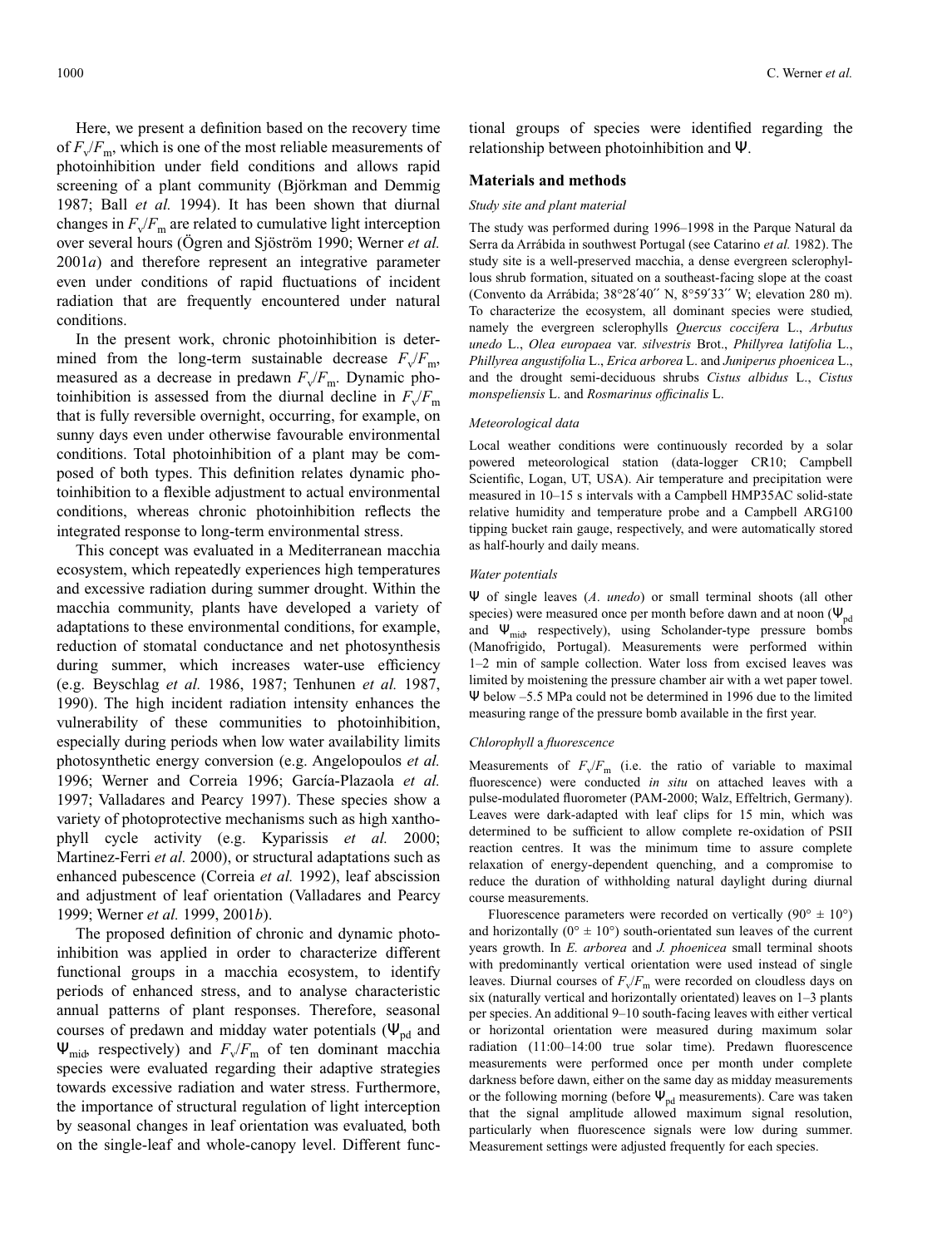Chronic photoinhibition  $(PI_{chr})$  was calculated as percentage reduction in predawn  $F_v/F_m$  relative to the annual maximum  $F_v/F_m$  of each species  $[(F_v/F_m)_{max}]$ ; see below], and dynamic photoinhibition (PI<sub>dyn</sub>) was calculated from midday  $F_v/F_m$  as the additional decrease, i.e.:

$$
PI_{\rm chr} = [(F_v/F_m)_{\rm max} - (F_v/F_m)_{\rm pd}]/(F_v/F_m)_{\rm max} \times 100
$$
 (1)

$$
PI_{dyn} = [(F_v/F_m)_{pd} - (F_v/F_m)_{mid}]/(F_v/F_m)_{max} \times 100
$$
 (2)

where  $(F_v/F_m)_{\text{nd}}$  and  $(F_v/F_m)_{\text{mid}}$  are predawn and midday  $F_v/F_m$  values, respectively.  $(F_v/F_m)_{max}$  is the annual maximum  $F_v/F_m$  value, which was calculated for each species as the average from the three months with highest predawn  $F_v/F_m$ . Values were expressed as percentage reduction in  $(F_v/F_m)_{max}$  values. Any photoinhibitory reduction in  $F_v/F_m$ at any time of the day may be composed of both chronic photoinhibition, in the case that predawn  $F_v/F_m$  values are depressed, and dynamic photoinhibition resulting in a further (fully reversible) decrease during the day. The annual course of chronic and dynamic photoinhibition was calculated from all predawn and midday  $F_v/F_m$ values measured during 1996–1998, which were averaged for each month. Since predawn values were not determined in January, values were interpolated between December and February measurements. Total photoinhibition is the sum of chronic and dynamic photoinhibition.

For the correlation of photoinhibition and Ψ, mean monthly  $\Psi_{\text{nd}}$ and  $\Psi_{mid}$  were calculated from all measurements recorded in 1996–1998, by pooling data for each month. Since Ψ was not determined for different leaf orientations, mean photoinhibition values of vertical and horizontal leaves were used.

#### *Leaf angles*

Leaf angles were measured relative to the horizon  $(0^{\circ})$  using a compass protractor (see Norman and Campbell 1989). Approximately equal numbers of randomly selected leaves from different heights, depths and azimuth directions within the respective plant canopies were used for the measurements. All leaf angle data were tested for significant differences between canopy position (height, depth and azimuth orientation, exposition) and time of year (ANOVA, Duncan post-hoc test). No significant differences of leaf angles from different exposures (south, west, east, and north side of the canopy) could be found. Therefore, leaf angle data were pooled from all compass directions at a given canopy height. For the sake of presentation clarity, results from one plant per species are shown, since no significant differences were found between plants of the same species (ANOVA, *P*=0.7). In *E*. *arborea*, measurements were performed on small terminal shoots in spring and summer, but on single leaves in autumn.

#### *Statistical analysis*

Statistical analyses were performed with Statistica (StatSoft Inc., Tulsa, OK, USA). Leaf angle data were analysed by means of multifactorial ANOVA with post-hoc comparisons (Duncan's multiple range test), or by multiple regression analysis. Data sets were tested for normality and variance homogeneity, and log transformations were used if significant deviations from normal distributions were found. Spearman's rank order correlation test was used to evaluate changes in leaf angle and total photoinhibition.

Correlations between photoinhibition and Ψ of the three functional groups were analysed by multiple regression analysis. Differences in slopes of the regression lines were tested by a method described by Zar (1996). Analysis of covariance was used to compare the three slopes by testing for homogeneity of regression coefficient, followed by Tukey's multiple comparison test.

#### **Results**

#### *Climatic conditions*

Precipitation was very high in the preceding winter of 1995/96, which was followed by a rainy spring. The drought period with only a few minor precipitation events lasted from 20 May to 11 September in 1996 (114 d) and from 11 June to 29 September (110 d) in 1997 (Fig. 1). An extreme rainfall event was recorded in October 1997, when peak daily rainfall amounted to 112 mm. March was very dry and hot, with nearly no rainfall in 1997 and 1998. A significant reduction in March rainfall has been previously reported for Portugal (Zhang *et al.* 1997). The variability of precipitation in Portugal is related to changes in the circulation patterns of the North Atlantic Oscillation (Ulbrich *et al.* 1999). The first short drought period in early spring 1997 and 1998, which was followed by a rainy and cooler period, altered the phenological development of some species.

#### *Water potentials*

Ψ (Fig. 2) followed the seasonal patterns of precipitation (Fig. 1) with a pronounced decline during summer drought. Only two evergreen sclerophylls (*Q*. *coccifera* and *A*. *unedo*) maintained minimum  $\Psi_{\text{pd}}$  above –3.5 MPa in summer. Both species were obviously able to avoid major water losses during the day, showing only a small decline at noon. In all other species, summer  $\Psi_{mid}$  declined far below these values. In several species even  $\Psi_{pd}$  declined below –5.5 MPa (please note that values below this range could not be measured during the first year). With the onset of autumn rains, Ψ recovered rapidly. The first short drought period in early spring 1997 and 1998 (Fig. 1) was reflected in a decrease of  $\Psi_{pd}$  in all semi-deciduous and some evergreen species (Fig. 2).

#### *Chlorophyll fluorescence*

A diurnal depression of PSII efficiency was found on all sunny days, with the minimum reached at midday or early afternoon. Figure 3 presents the seasonal course of  $F_v/F_m$ measured at solar noon in horizontal and vertical sun leaves of each species.  $F_v/F_m$  exhibited a pronounced depression during drought, but seemed more responsive to short-term changes in environmental conditions as compared with Ψ, resulting in higher data variability. Some species exhibited a depression during the first drought period in March (e.g. *R*. *officinalis*). Species-specific differences were apparent regarding their susceptibility to photoinhibition. *A*. *unedo* was the least susceptible species, *Q*. *coccifera* and *Phillyrea* spp. revealed intermediate responses, whereas the semi-deciduous species were highly photoinhibited during summer drought. However, the semi-deciduous species maintained higher  $F_v/F_m$  under non-limiting environmental conditions.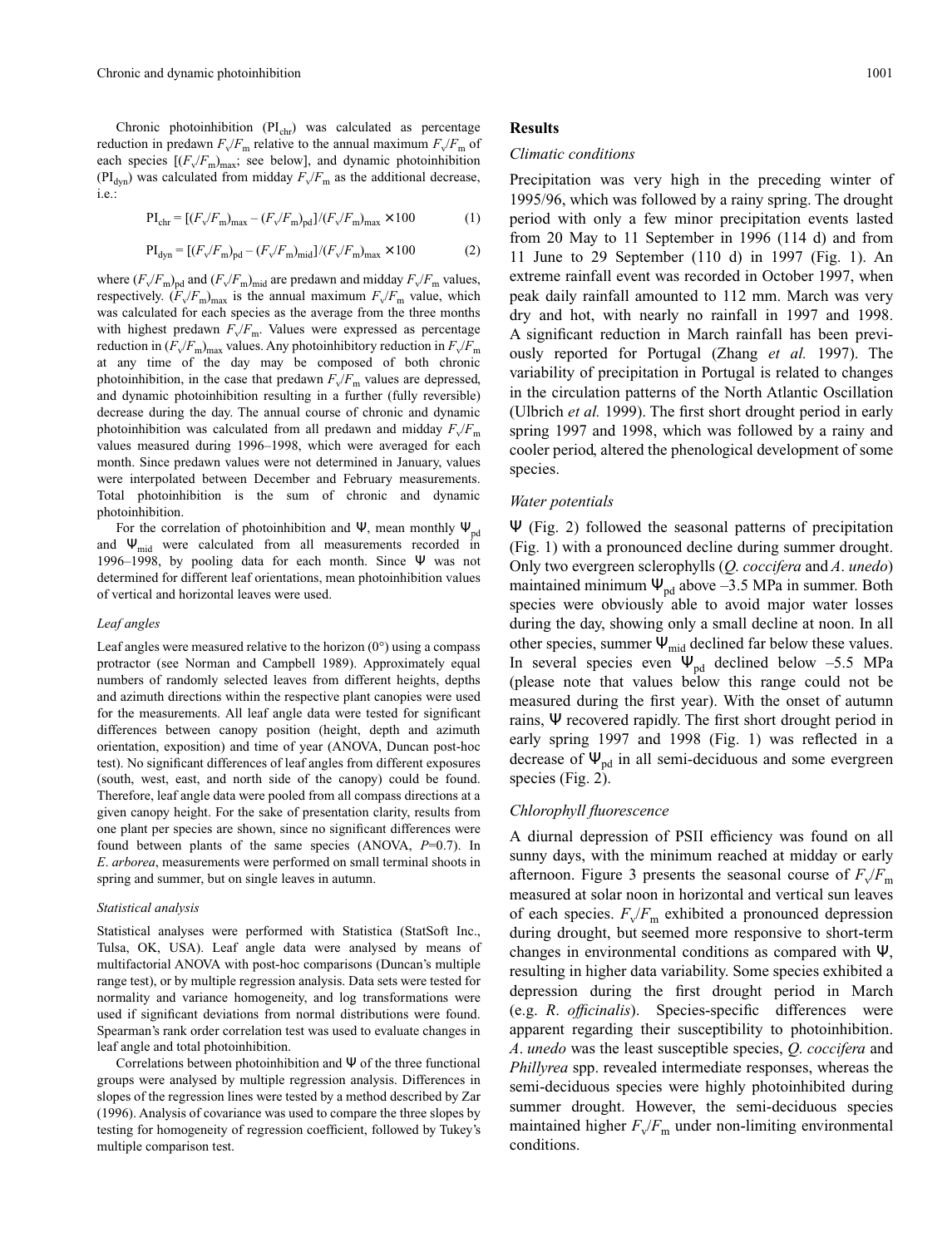The importance of leaf orientation became visible under drought conditions: steeply-orientated leaves were less photoinhibited than horizontally-orientated ones. This was most pronounced in the semi-deciduous species. Exposure to excessive radiation led to irreversible photodamage and leaf bleaching of many horizontal leaves, followed by leaf abscission. Vertical leaf orientation generally protected the leaf from severe photodamage, which was particularly evident in *C. monspeliensis*. This functional group differed further from the evergreen sclerophylls in its rapid recovery from drought stress after the first autumn rainfalls. In contrast, evergreen species recovered only slowly, and reached high  $F_v/F_m$  values only a month after drought-release (Fig. 3).

Due to a late timing of growth and the irregular climate course in spring 1996, *Ph*. *latifolia* produced almost no new leaves in 1997. Since fluorescence parameters are age-dependent (see Šesták 1999), the older leaves might have been more susceptible to photoinhibition.

Predawn  $F_v/F_m$  exhibited a similar seasonal course as midday  $F_v/F_m$ , though with a much smaller amplitude, and a pronounced depression was only found during summer (Table 1). Some species also exhibited a small decline during winter. To illustrate the range of variations in predawn  $F_v/F_m$ , the peak annual values are presented in Table 1. Highest predawn  $F_v/F_m$  were reached in spring and autumn, and minimum values occurred in summer and winter. The effect of winter cold stress was not pronounced, and some species reached similar or even higher  $F_v/F_m$ values in winter as compared with spring and autumn (e.g. *E. arborea*). During summer, differences between leaf orientations (Fig. 3) were also maintained during predawn measurements (Table 1).

#### *Leaf angles*

To evaluate the importance of leaf orientation for photoprotection, the leaf orientation of the whole canopy has to be considered. All species showed statistically significant differences in seasonal changes of mean leaf angle (Table 2). However, remarkable changes in leaf angle were only found in the semi-deciduous species, exceeding 40° in *Cistus* spp. and 30° in *R*. *officinalis*. These semi-deciduous species maintained pronounced horizontal orientation in spring and autumn, and a nearly vertical leaf orientation during summer drought (Table 2). This was achieved by shedding most of the horizontal leaves with the onset of summer drought, maintaining only the apical, rather erect leaves. After drought release in autumn, new, horizontally-orientated leaves emerged.

The evergreen sclerophylls maintained steeper leaf angles during the favourable seasons, with only minor seasonal variations (Table 2). *O*. *europaea* was the only evergreen species with leaf angle changes exceeding 10°. High standard deviations indicate a broad range of leaf angle classes. *A*. *unedo*, the species with the largest leaves, maintained the steepest leaf angles (Table 2). Leaf angles were significantly correlated with canopy height in nearly all species and seasons, with steeper orientation of the leaves at the upper and outer, exposed canopy positions (data not shown; Werner 2000).



**Fig. 1.** Climatic conditions during the study at Convento da Arrábida. Daily minimum and maximum air temperature  $(T_{min}, T_{max}$ , dotted and solid line, respectively) and daily total precipitation (bars) were recorded with a climate station at the field site from 1996 to 1998.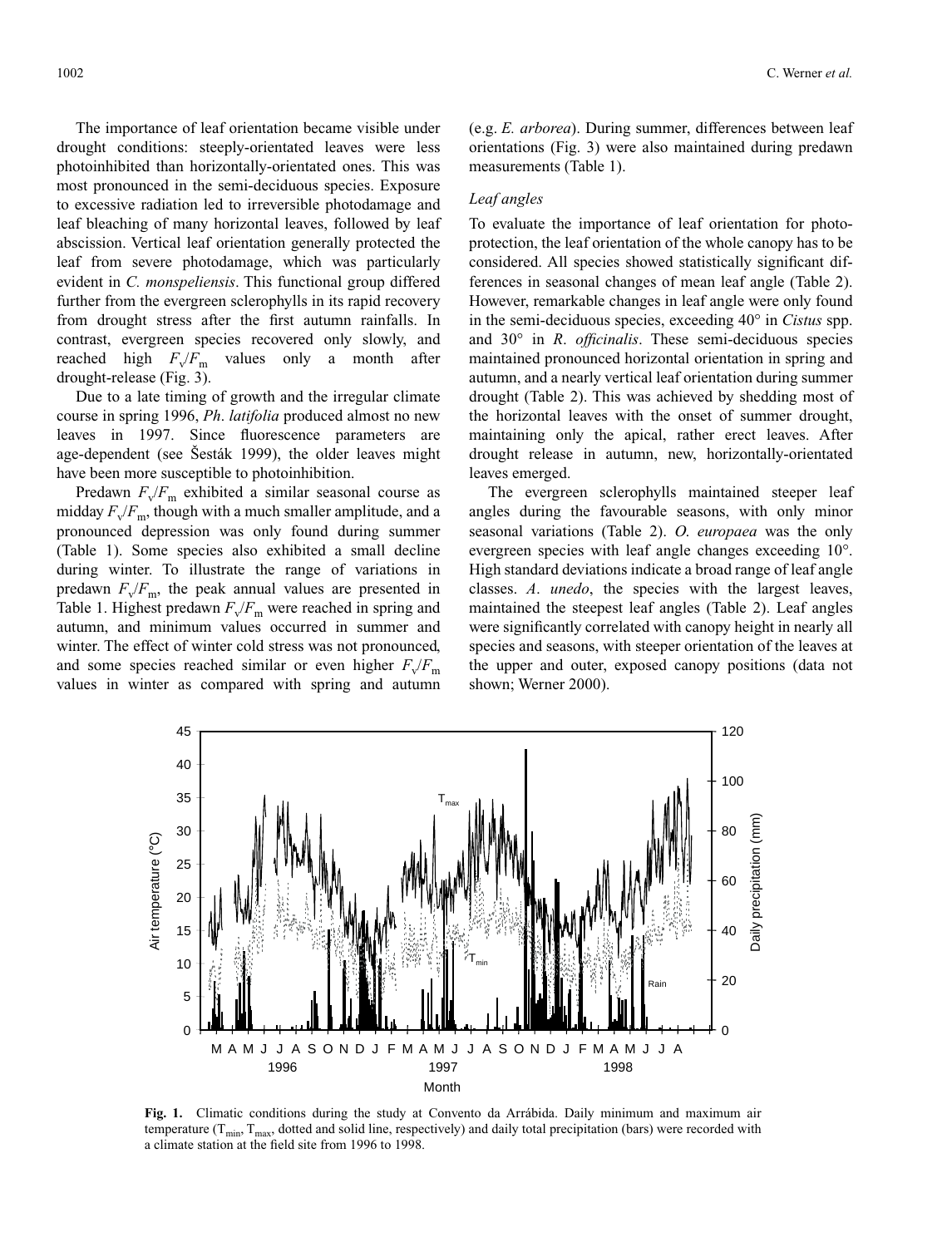

**Fig. 2.** Seasonal progression of  $\Psi_{pd}$  and  $\Psi_{mid}$  (closed and open symbols, respectively) of dominant macchia species from March 1996 to June 1998. Data are means of  $2-6$  measurements per species  $\pm$  s.d. In 1996, Ψ below –5.5 MPa exceeded the measuring range of the pressure bomb and could therefore not be determined (\*).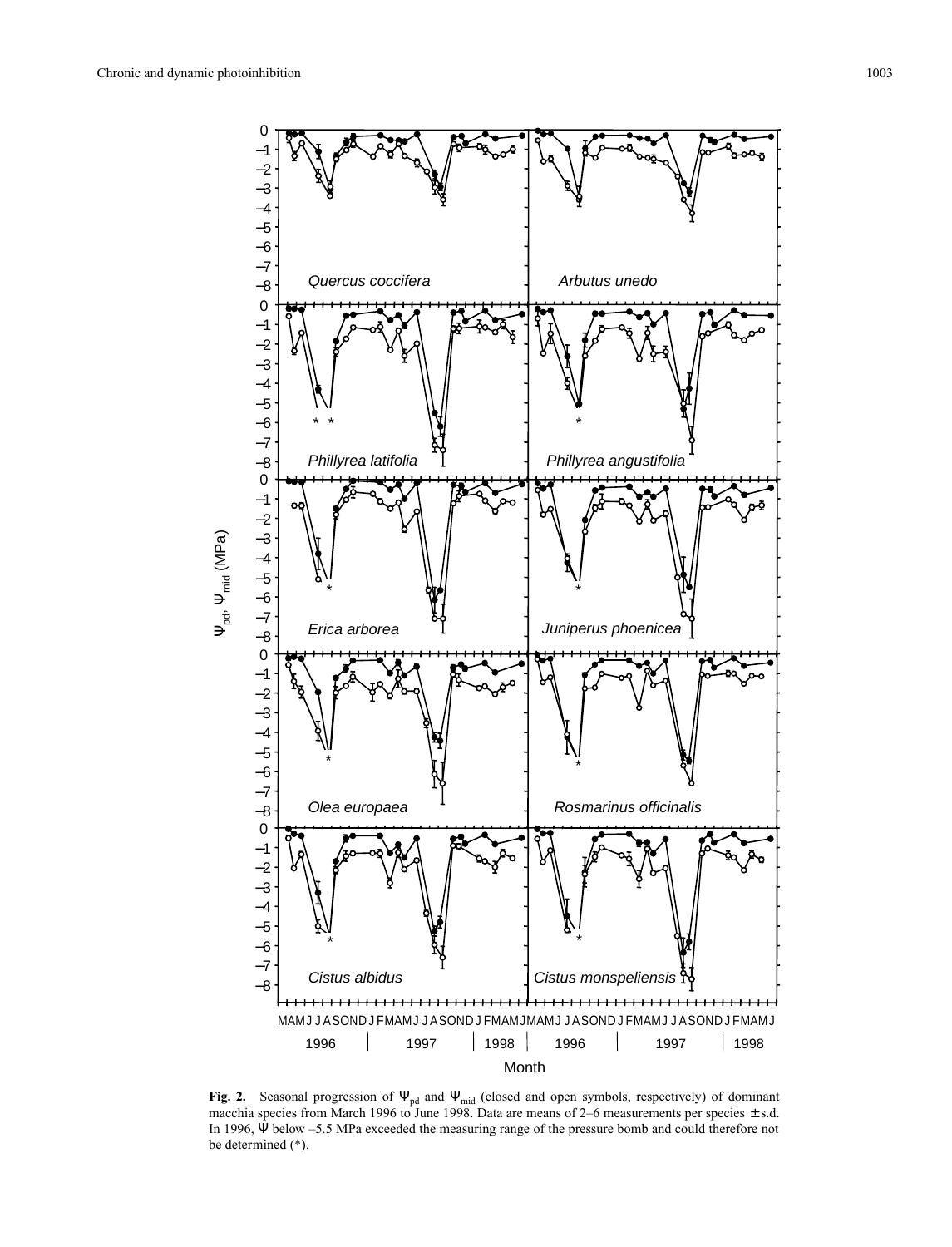

**Fig. 3.** Seasonal progression of midday  $F_v/F_m$  of vertical (90°  $\pm$  10°; open symbols) and horizontal (0° ± 10°; closed symbols) sun leaves of dominant macchia species. In *E*. *arborea* and *J*. *phoenicea*, small terminal shoots were measured instead of single leaves. Dark-adapted leaves were measured at solar noon on sunny days from June 1996 to May 1998.  $n = 4$ –10  $\pm$  s.d. per species and leaf orientation.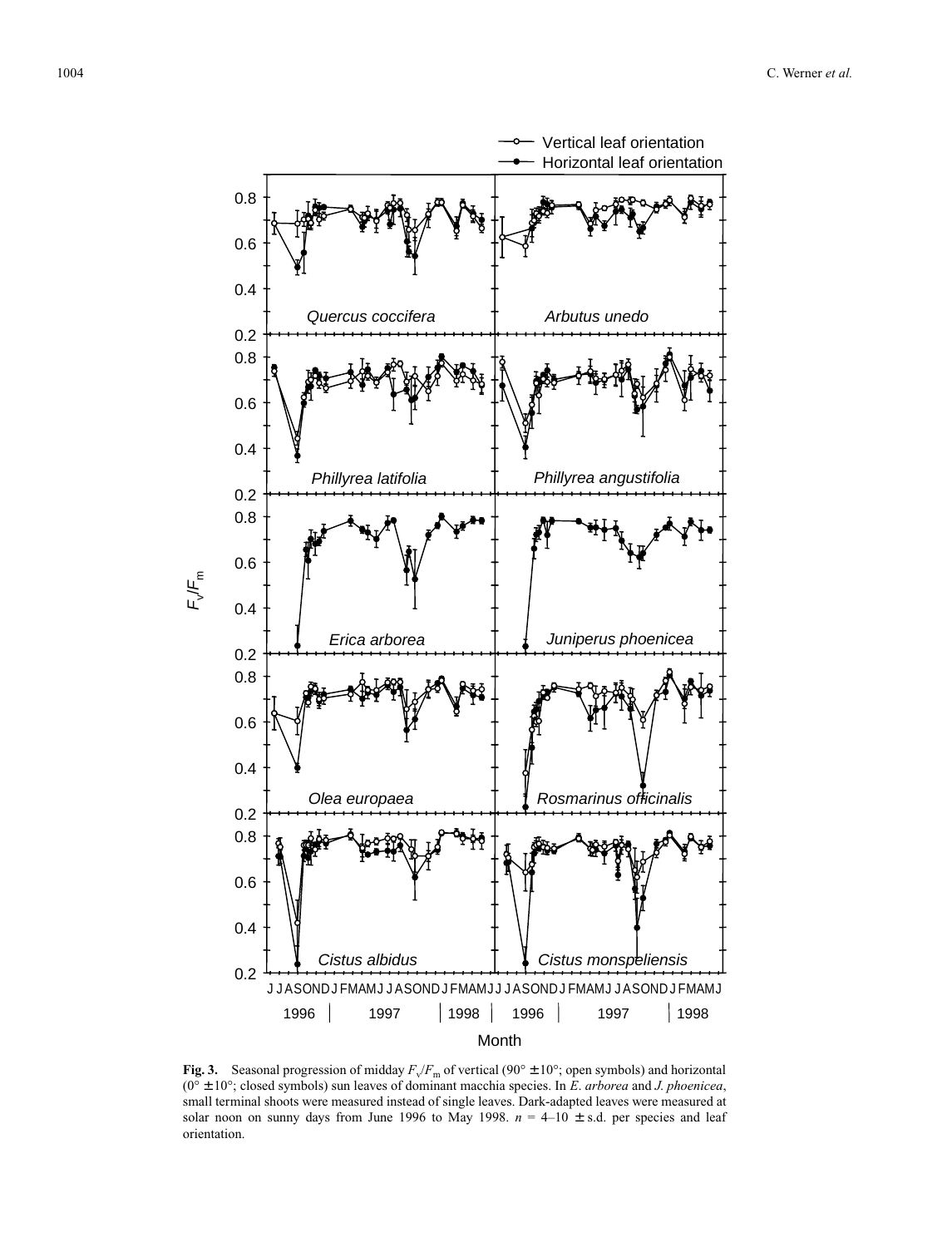#### **Table 1.** Predawn  $F_v/F_m$

Maximum seasonal variation of mean predawn *F*v/*F*m values of horizontal and vertical sun leaves (or terminal shoots for *E*. *arborea* and *J*. *phoenicea*) of all macchia species studied. Mean values for each month were calculated from measurements recorded during 1996–1998. Maximum values occurring under favourable environmental conditions (spring and autumn), and minimum values reached under environmental stress (winter and summer), are shown for each species.  $n = 6-18$ ; s.d. ranged between 0.010–0.050

|                        |                  | Spring maximum | Summer minimum | Autumn maximum | Winter minimum |
|------------------------|------------------|----------------|----------------|----------------|----------------|
| Species                | Leaf orientation | (May-July)     | (Aug–Sep)      | $(Oct-Nov)$    | (Dec–Feb)      |
| Evergreen sclerophylls |                  |                |                |                |                |
| Quercus coccifera      | Horizontal       | 0.834          | 0.737          | 0.809          | 0.772          |
|                        | Vertical         | 0.806          | 0.767          | 0.827          | 0.784          |
| Arbutus unedo          | Horizontal       | 0.815          | 0.749          | 0.819          | 0.819          |
|                        | Vertical         | 0.837          | 0.777          | 0.839          | 0.803          |
| Olea europaea          | Horizontal       | 0.790          | 0.659          | 0.819          | 0.796          |
|                        | Vertical         | 0.842          | 0.736          | 0.812          | 0.789          |
| Phillyrea angustifolia | Horizontal       | 0.790          | 0.753          | 0.818          | 0.781          |
|                        | Vertical         | 0.816          | 0.746          | 0.811          | 0.749          |
| Phillyrea latifolia    | Horizontal       | 0.764          | 0.703          | 0.802          | 0.775          |
|                        | Vertical         | 0.802          | 0.766          | 0.806          | 0.767          |
| Erica arborea          | Vertical         | 0.830          | 0.591          | 0.791          | 0.805          |
| Juniperus phoenicea    | Vertical         | 0.809          | 0.620          | 0.817          | 0.777          |
| Semi-deciduous species |                  |                |                |                |                |
| Rosmarinus officinalis | Horizontal       | 0.834          | 0.465          | 0.821          | 0.807          |
|                        | Vertical         | 0.806          | 0.556          | 0.833          | 0.827          |
| Cistus albidus         | Horizontal       | 0.829          | 0.500          | 0.802          | 0.812          |
|                        | Vertical         | 0.866          | 0.563          | 0.839          | 0.824          |
| Cistus monspeliensis   | Horizontal       | 0.843          | 0.379          | 0.823          | 0.823          |
|                        | Vertical         | 0.847          | 0.650          | 0.845          | 0.817          |

#### *Chronic and dynamic photoinhibition*

Annual patterns of chronic and dynamic photoinhibition (Fig. 4) were calculated from the seasonal courses of midday (Fig. 3) and predawn  $F_v/F_m$  measurements (Table 1). The drought period in summer can be easily identified as the major stress period, however, differences between the functional groups emerged. Chronic photoinhibition (filled portion of bars, Fig. 4) was most enhanced in semi-deciduous species during summer, whereas some of the evergreens (e.g. *Q*. *coccifera* and *A*. *unedo*) revealed only slight chronic photoinhibition, even during summer drought.

In general, there was a gradient of responses among the evergreen species. For example, *O*. *europaea* and *Phillyrea* spp. displayed intermediate behaviour, i.e. photoinhibition

#### **Table 2. Seasonal changes of mean canopy leaf angles**

Mean whole-plant leaf orientation ( $\degree$  to horizon  $\pm$  s.d.) of all dominant macchia species during 1996 (pooled leaf angles from all canopy subsections). Different letters indicate significant differences in mean leaf angle between seasons within each species (ANOVA, Duncan post-hoc test, *P*<0.01). For *E*. *arborea*, measurements were performed on small terminal shoots in spring and summer, but on single leaves in autumn (\*)

|                        | Spring (May-July) |                  | Summer (Aug–Sep)  |                  | Autumn (Oct–Nov)  |                  |
|------------------------|-------------------|------------------|-------------------|------------------|-------------------|------------------|
| Species                | Mean $\pm$ s.d.   | $\boldsymbol{n}$ | Mean $\pm$ s.d.   | $\boldsymbol{n}$ | Mean $\pm$ s.d.   | $\boldsymbol{n}$ |
| Evergreen sclerophylls |                   |                  |                   |                  |                   |                  |
| Quercus coccifera      | $51.4 \pm 17.2a$  | 845              | $53.8 \pm 19.9$ b | 1420             | $55.4 \pm 17.2c$  | 1202             |
| Arbutus unedo          | $57.7 \pm 18.8a$  | 900              | $66.1 \pm 15.9$ b | 961              | $61.7 \pm 17.4c$  | 900              |
| Olea europaea          | $42.4 \pm 15.7a$  | 450              | $64.5 \pm 16.5$ h | 922              | $53.4 \pm 13.6c$  | 850              |
| Phillyrea latifolia    | $43.9 \pm 16.1a$  | 2528             | $48.8 \pm 19.8b$  | 1925             | $45.1 \pm 16.2c$  | 2041             |
| Phillyrea angustifolia | $42.8 \pm 13.9a$  | 300              | $48.6 \pm 14.9$ b | 552              | $46.6 \pm 15.5c$  | 951              |
| Erica arborea          | $51.1 \pm 16.1a$  | 1000             | $50.3 \pm 18.7$ b | 848              | $33.5 \pm 16.0^*$ | 750              |
| Juniperus phoenicea    | $41.2 \pm 18.9a$  | 898              | $42.2 \pm 19.7$ h | 1012             | $42.9 \pm 17.8$ h | 1000             |
| Semi-deciduous species |                   |                  |                   |                  |                   |                  |
| Cistus albidus         | $34.9 \pm 18.8a$  | 580              | $76.0 \pm 12.1$ b | 247              | $33.8 \pm 18.6a$  | 562              |
| Cistus monspeliensis   | $31.6 \pm 13.6a$  | 550              | $71.7 \pm 12.0$ b | 497              | $27.5 \pm 8.8a$   | 500              |
| Rosmarinus officinalis | $37.2 \pm 13.8a$  | 655              | $55.6 \pm 19.3b$  | 574              | $22.3 \pm 9.8c$   | 600              |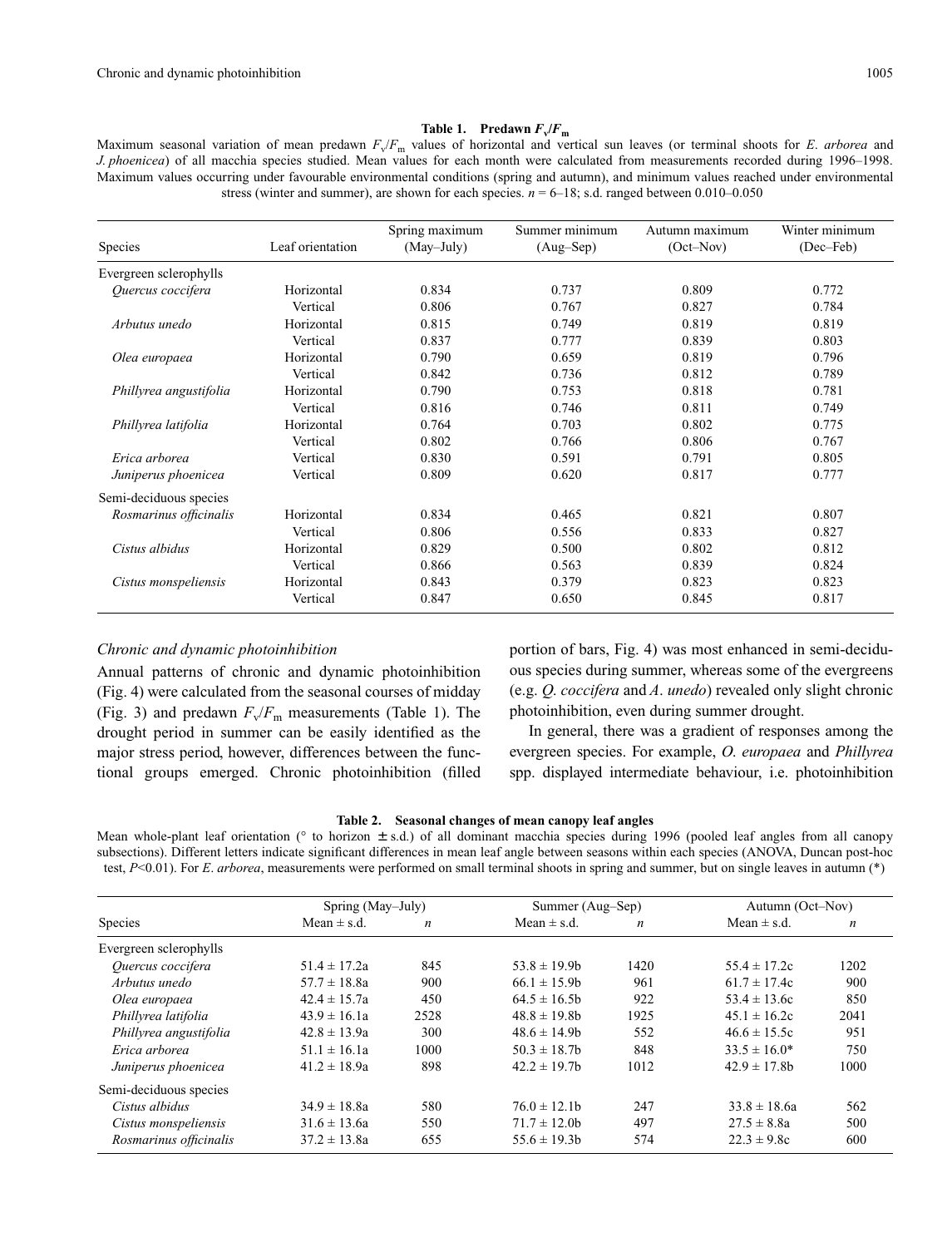was enhanced during summer but some chronic photoinhibition occurred also during winter and early spring. *E*. *arborea* and *J*. *phoenicea* showed a pattern similar to the semi-deciduous species, with high chronic and dynamic photoinhibition in summer, but rather low and predominantly dynamic photoinhibition during the rest of the year. Vertical and horizontal leaves differed not only in the total extent of photoinhibition, but horizontal leaves of most species showed enhanced levels of chronic photoinhibition during summer as compared with vertically-orientated leaves. These differences between leaf orientations were less pronounced during non-water-limiting environmental conditions.



**Fig. 4.** Annual course of chronic (filled bars) and dynamic (open and shaded bars) photoinhibition of horizontal (open bars) and vertical (shaded bars) sun leaves. Chronic photoinhibition was calculated from the reduction (%) in predawn  $F_v/F_m$  relative to maximum  $F_v/F_m$ . Dynamic photoinhibition represents the additional, fully reversible, diurnal reduction of  $F_v/F_m$  (calculation based on pooled data from 1996–1998). See 'Materials and methods' for further details.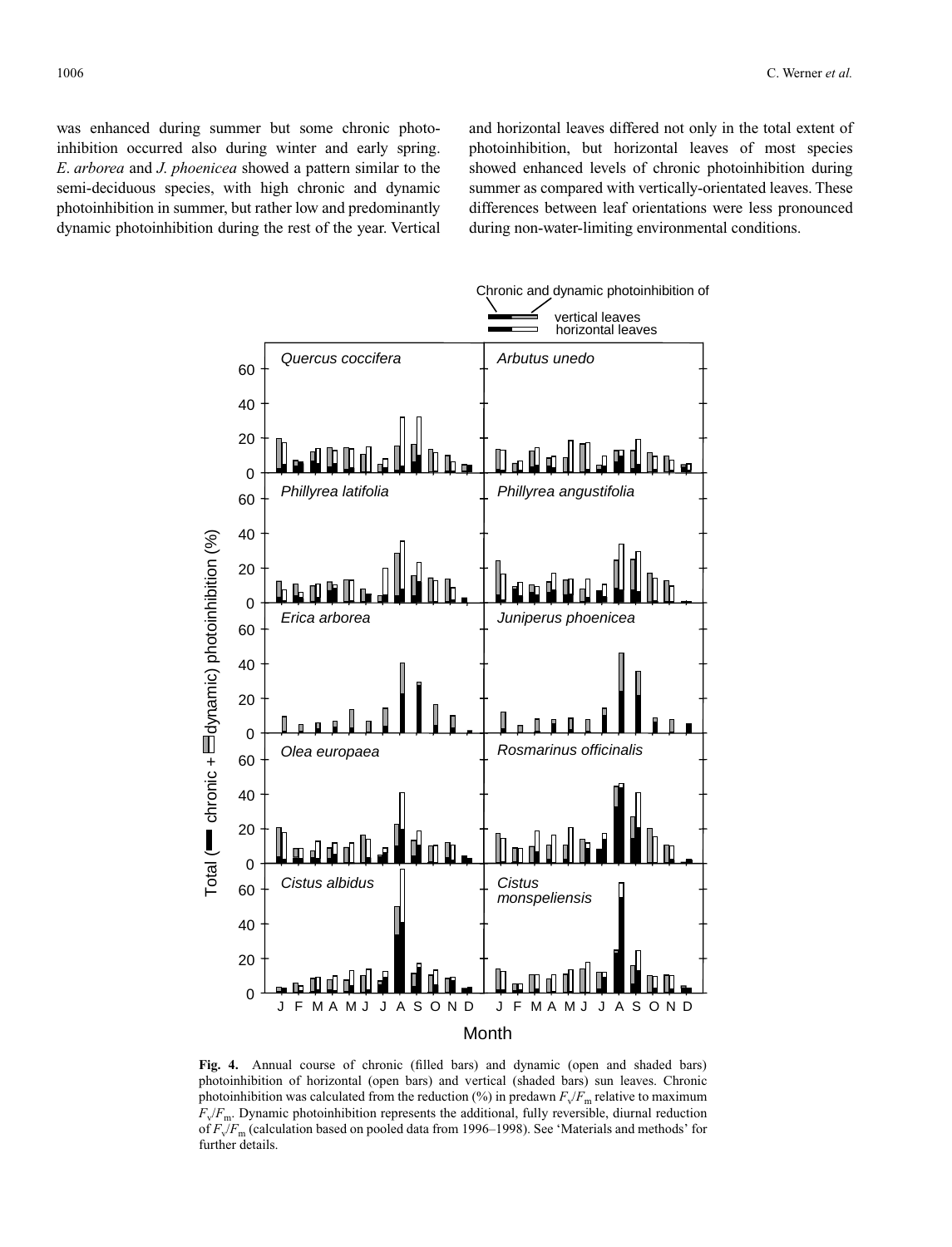A change in leaf orientation would be most beneficial for species that exhibit a pronounced difference in susceptibility to photoinhibition under favourable and stress conditions. As shown in the example in Table 3, a substantial increase in total photoinhibition of horizontally-orientated leaves was found in species that exhibit a concomitant increase in leaf orientation at the canopy level (*P*<0.05, Spearman's rank order). This was not found for species with small leaf angle changes.

#### *Relationship between photoinhibition and water potentials*

 $\Psi_{\rm pd}$  and  $\Psi_{\rm mid}$  were significantly correlated with chronic and total photoinhibition, respectively (*P*<0.001, multiple regression analysis; Fig. 5). Three distinct groups were found. Most evergreen species exhibited only a weak correlation (Group I; Figs 5*a*, *d*), which explained only 33 and 44% of the variance between  $\Psi_{\text{nd}}$  and  $\Psi_{\text{mid}}$  *vs* chronic and total photoinhibition, respectively. *Phillyrea* spp. exhibited chronic photoinhibition at Ψ above –1.0 MPa (Fig. 5*a*), indicating that factors other than water availability (e.g. cold stress during winter) induced chronic photoinhibition. A correlation with photoinhibition was always found when  $\Psi_{\text{nd}}$  declined below a threshold of –1.0 MPa. However, *E*. *arborea* and *J*. *phoenicea* were significantly different from all other sclerophylls, and showed a higher correlation explaining 77% of variance between photoinhibition and Ψ (Group II; Figs 5*b*, *e*). This pattern was similar to the one found for the semi-deciduous species (*P*<0.01; Group III; Figs 5*c*, *f*). A comparison of slopes of the linear regressions further confirmed these patterns (Table 4). Significant differences were found between the slopes of Group I *vs* Groups II and III concerning both regression lines, but not between the latter two groups.

#### **Discussion**

In this work, a definition of chronic and dynamic photoinhibition was applied, which aimed to clarify the ecological

**Table 3. Ranking of changes in leaf angle and total photoinhibition** Maximum annual changes ( $\Delta$  = annual max – annual min values) of whole-plant leaf angle and total photoinhibition of horizontallyorientated leaves, sorted by increasing ∆ leaf angle. *E*. *arborea* and *J*. *phoenicea* are not shown, since terminal shoots were measured instead of single leaves.  $n = 8$ ;  $P < 0.05$  (Spearman's rank order correlation)

| <b>Species</b>         | $\Delta$ Leaf angle ( $\degree$ ) | $\Delta$ Total photoinhibition |
|------------------------|-----------------------------------|--------------------------------|
| Quercus coccifera      | 2.4                               | 36.9                           |
| Phillyrea latifolia    | 4.9                               | 37.6                           |
| Phillyrea angustifolia | 5.8                               | 26.4                           |
| Arbutus unedo          | 8.4                               | 23.4                           |
| Olea europaea          | 22.1                              |                                |
| Rosmarinus officinalis | 33.4                              | 61.7                           |
| Cistus albidus         | 42.2                              | 67.5                           |
| Cistus monspeliensis   | 44.2                              | 68.8                           |

significance of photoinhibition under natural conditions. The proposed classification is based on a concept originally introduced by Osmond (1994) and Osmond and Grace (1995) that distinguishes between short- and long-term photoinhibition — chronic photoinhibition refers to a sustainable decrease in predawn  $F_v/F_m$ , whereas dynamic photoinhibition describes the fully reversible diurnal decrease of  $F_v/F_m$ . This concept allows evaluation of the duration and intensity of stress in terms of reversibility of the flexible adjustment of maximum photochemical efficiency. It further overcomes problems that may result from the calculation of quenching coefficients (e.g. nonphotochemical quenching, qN), which arise when predawn fluorescence values do not correspond to maximal  $F_v/F_m$ under stress conditions. Since maximum fluorescence  $(F_m)$ is required for calculation of some quenching coefficients, they may be underestimated under these conditions (Demmig-Adams *et al.* 1996; Verhoeven *et al.* 1998*a*, *b*).

Applied to a Mediterranean macchia ecosystem, chronic and dynamic photoinhibition reflected seasonal environmental changes, as well as species-specific susceptibilities. Highest predawn  $F_v/F_m$  ratios were found in new, fully-developed leaves in late spring in most species, but a pronounced depression occurred during summer (Table 1).

In general, different strategies could be identified between drought-tolerant and drought-avoiding species. The drought-resistant sclerophylls (e.g. *Q*. *coccifera* and *A*. *unedo*) revealed mainly dynamic photoinhibition, providing photoprotection against excessive incident radiation. For *A*. *unedo*, it has been shown that the diurnal decline of photochemical efficiency of PSII is accompanied by a pronounced increase of zeaxanthin (Demmig-Adams *et al.* 1989). The xanthophyll cycle might mediate the process of de-excitation of excited chlorophyll from PSII reaction centres, and probably protects photosynthetic membranes against the adverse effects of excess excitation energy.

In contrast, semi-deciduous species suffered from enhanced chronic photoinhibition during summer. This long-term depression has been related to slowly reversible loss of PSII reaction centre function, which also promotes dissipation of excess photons as heat from non-functional PSII centres. Following prolonged exposure to excess radiation, this may ultimately result in irreversible photodamage and pigment destruction (Long *et al.* 1994; Osmond and Grace 1995), as was found in horizontally-exposed leaves during summer.

Within the community, a gradient of intermediate responses was observed. Some evergreen sclerophylls (*O*. *europaea* and *Phillyrea* spp.) revealed slightly enhanced photoinhibition during winter. These species are well adapted to summer drought [e.g. via high rates of deepoxidation of violaxanthin, and high carotenoid contents (e.g. Faria *et al.* 1998; Kyparissis *et al.* 2000)], but may be susceptible to winter cold stress (Tretiach 1993; Larcher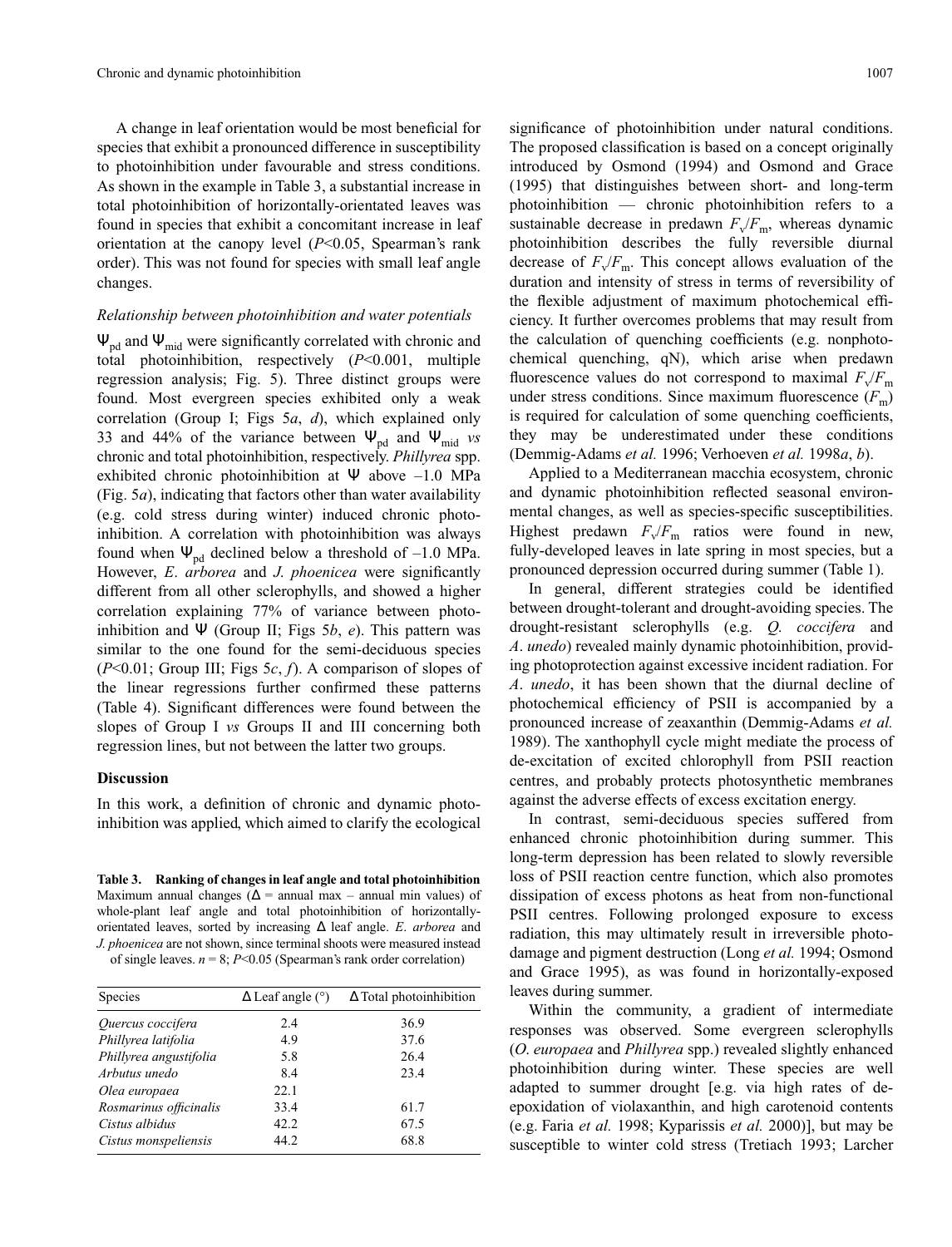2000). Clear winter days with low temperatures can induce photoinhibition in Mediterranean species (e.g. Karavatas and Manetas 1999; Oliveira and Peñuelas 2001). Gilmore and Ball (2000) did show that evergreens can protect their chlorophyll by forming special complexes that are unique to the winter-acclimated state and increase thermal energy dissipation of the PSII antenna. Interestingly, the structural photoprotection by vertical leaf orientation during summer (Fig. 4; Werner *et al.* 1999) was also shown to be an efficient photoprotective mechanism in *C. albidus* during winter at a colder site (Oliveira and Peñuelas 2000). Chilling stress was probably not a determining factor during the present work,

because minimum air temperatures rarely declined below 5°C, frost was absent due to the proximity of the Atlantic Ocean, and sunny days induced a remarkable increase in air temperature on the south-facing slopes even during winter (Fig. 1).

Photoinhibition was significantly correlated with  $\Psi$  in all species. Low water availability may predispose leaves to photoinhibition, probably through stomatal restriction of  $CO<sub>2</sub>$  supply to photosynthetic reaction centres and, hence, a reduction of photosynthetic energy dissipation (e.g. Björkman and Powles 1984).  $\Psi_{\text{nd}}$  revealed differential availability, and temporal utilization, of site water reserves



**Fig. 5.** Relationship between  $\Psi_{pd}$  and  $\Psi_{mid}$  *vs* chronic (*a–c*) and total (*e–f*) photoinhibition. Chronic and total (chronic + dynamic) photoinhibition were derived from Table 1 and Fig. 4, and were plotted against mean Ψ calculated for each month from data presented in Fig. 2. For the grouping of species see text.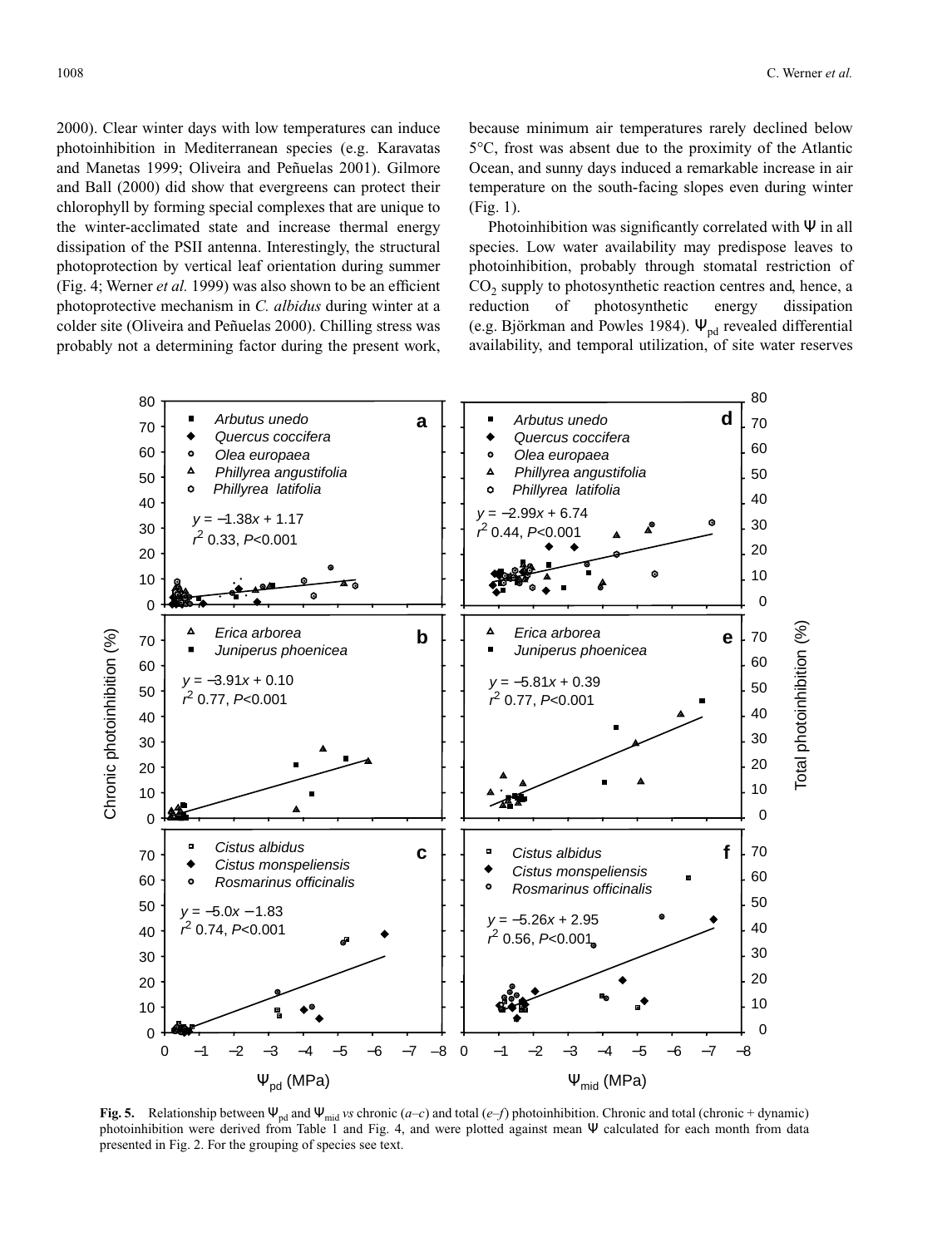among species. Highly drought-tolerant sclerophylls (*Q*. *coccifera* and *A*. *unedo*) showed a high capacity for the extraction of a considerable amount of water from the soil for nighttime recovery (Fig. 2) due to their deep and well-developed root system (Kummerow 1981; Margaris 1981). Unless soil water deficits are severe and persist for a long period, woody perennials usually experience only moderate water deficits and acclimate to water shortage (Pereira and Chaves 1995). However, in other evergreen sclerophylls, particularly *E*. *arborea*, *J*. *phoenicea* and the semi-deciduous species, Ψ declined markedly. Ψ reported here is consistent with other results [e.g. Beyschlag *et al.* 1987; Rhizopoulou *et al.* 1991 (although they reported lower Ψ for *A*. *unedo*); Correia and Catarino 1994] but lower than that reported by Rhizopoulou and Mitrakos (1990).

Acclimation involves changes in plant structure and function that enhance the ability of the plant to avoid dehydration, for example, an increase in the ratio of root biomass to leaf biomass, osmotic adjustment, and stomatal closure (Rambal 1992; Osório *et al.* 1998). Semi-deciduous *Cistus* spp. reduced their transpirational surface through leaf abscission (Werner *et al.* 1999) and display several morphological adaptations [e.g. pubescence, high leaf reflectance and leaf dimorphism (Correia *et al.* 1992; Kyparissis and Manetas 1993; Baldini *et al.* 1997)]. An effective way to reduce photoinhibition is vertical leaf orientation, which lowers the amount of excessive light interception and serves as a photoprotective mechanism (e.g. Adams *et al.* 1992; Ögren and Evans 1992; Björkman and Demmig-Adams 1994; He *et al.* 1996; Kao and Tsai 1998; Valladares and Pearcy 1998; Werner *et al.* 1999). This strategy was most pronounced in the semi-deciduous species, which showed a flexible adjustment of leaf angle in summer (Table 2). In general, there seems to be a tendency of increasing structural regulation with increasing susceptibility to photoinhibition (Table 3). The adjustment of leaf orientation is a growth-related process in these species. Most evergreens,

which produce their long-lived leaves during a short growing period in spring (and sometimes in autumn), did not rely on structural photoprotection. Only *O*. *europaea*, which has an extended growth period, exhibited some seasonal adjustment in leaf orientation.

Whole-plant simulations have shown that the high variability in leaf orientation within a *Q*. *coccifera* canopy results in optimization of whole-plant carbon gain and photoprotection, whereas the steep leaf orientation of *C. monspeliensis* reduces the amount of carbon lost due to photoinhibition in summer (Werner *et al.* 2001*b*).

Differences between species were also apparent in the correlation between photoinhibition and water stress (Fig. 5). Most evergreen sclerophylls (Group I) exhibited a poor though significant correlation, whereas  $\Psi_{\text{pd}}$  and chronic photoinhibition accounted for 74% of the variance in semi-deciduous species. The two sclerophylls *E*. *arborea* and *J*. *phoenicea* displayed a response that was similar to the drought semi-deciduous species rather than to the other evergreen sclerophyllous species, and they could have been joined into the same group on the basis of this ecophysiological behaviour. However, since they deviate strongly in their structural adaptations and growth form, the presented grouping seemed to be justified. Furthermore, it is consistent with other studies, where these species have been separated into the same three functional groups, even when based on different parameters like phenological and morphological traits, pollination types, and disturbance and fire resilience (Médail *et al.* 1998; Pausas 1999).

The present data show that susceptibility to photoinhibition is strongly increased by water stress. However, the extent of chronic and dynamic photoinhibition is species specific, and dependent on the amount of excessive radiation intercepted by the foliage, as suggested by the differences between vertical and horizontal leaves. The proposed parameters may therefore be useful in revealing characteristic response patterns to excessive radiation within an ecosystem.

#### **Table 4. Analysis of the slopes of linear regressions**

Test for significant differences between slopes of the linear regression lines of Ψ<sub>pd</sub> *vs* chronic photoinhibition (PI<sub>chr</sub>; Figs 5*a–c*) and  $\Psi_{mid}$  *vs* total photoinhibition (PI<sub>tot</sub>; Figs 5*d–f*), by covariance analysis followed by a Tukey post-hoc test. Group I: *Arbutus unedo*, *Quercus coccifera*, *Olea europaea*, *Phillyrea latifolia*, *Phillyrea angustifolia*; Group II: *Erica arborea*, *Juniperus phoenicea*; Group III: *Cistus monspeliensis*, *Cistus albidus*, *Rosmarinus officinalis*. For each comparison, degrees of freedom (d.f.), critical value (*F* or *q* value), and significance level (*P*) are given

|                                                                                             |             | $\Psi_{\rm nd}$ vs $\rm{PI_{chr}}$ |            | $\Psi_{mid}$ vs $PI_{tot}$ |  |
|---------------------------------------------------------------------------------------------|-------------|------------------------------------|------------|----------------------------|--|
| Covariance analysis of slopes: d.f. = 94; $F_{0.05(1)2.94} \approx 3.10$                    |             |                                    |            |                            |  |
| All groups                                                                                  | $F = 21.78$ | P<0.001                            | $F = 5.01$ | $P \le 0.01$               |  |
| Multiple comparisons between groups (Tukey's test): d.f. = 94; $q_{0.05,94,3} \approx 3.37$ |             |                                    |            |                            |  |
| Group I vs Group II                                                                         | $q = 7.63$  | P<0.001                            | $q = 5.00$ | P<0.01                     |  |
| Group I vs Group III                                                                        | $q = 9.41$  | P<0.001                            | $q = 3.52$ | P < 0.05                   |  |
| Group II vs Group III                                                                       | $q = 1.99$  | P > 0.25                           | $q = 0.64$ | P > 0.25                   |  |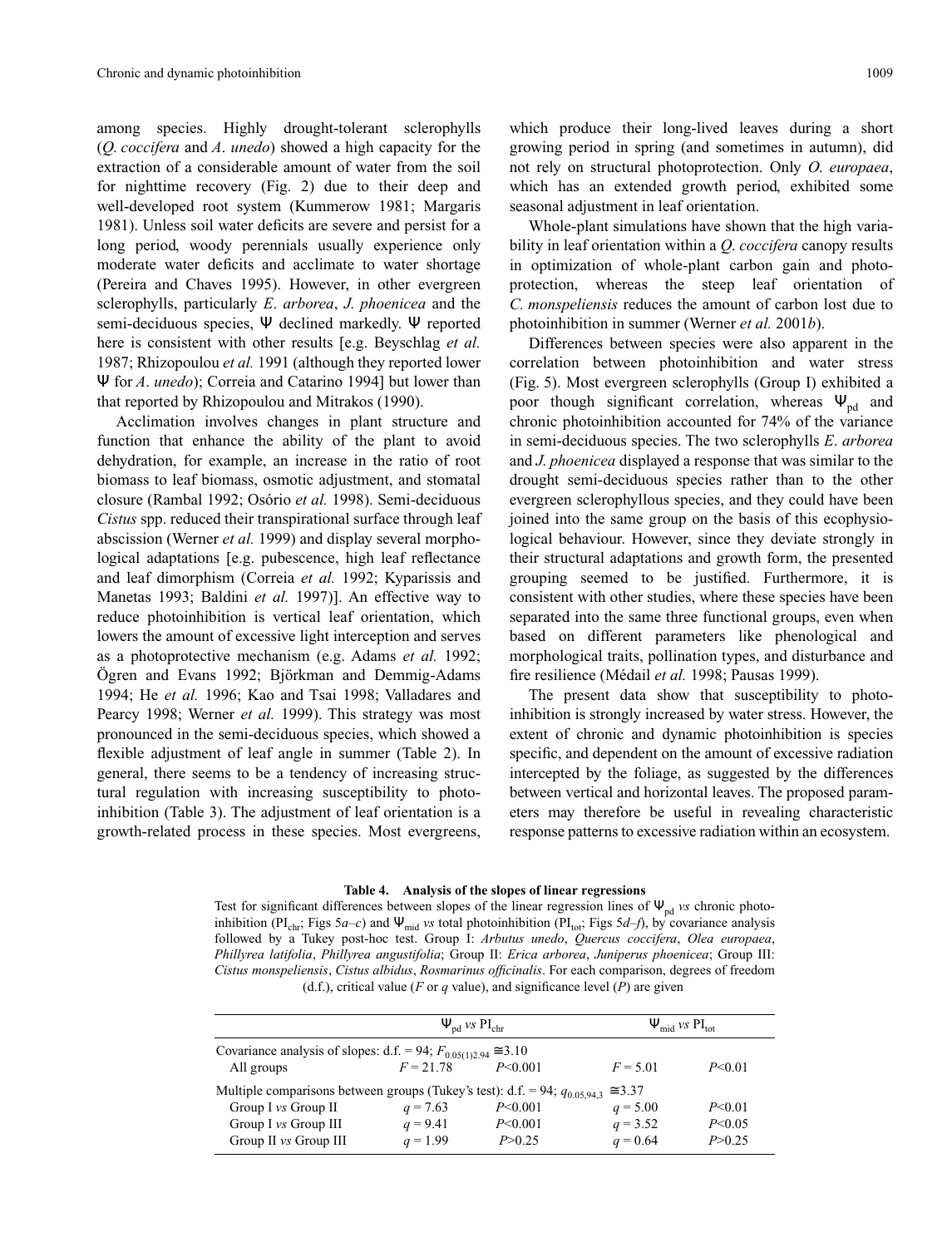#### **Acknowledgments**

This work was supported by a DAAD fellowship to C. Werner (HSPII/AUFE D/95/09180). We are grateful to G. Oliveira for constructive comments on the manuscript.

#### **References**

- Adams III WW, Demmig-Adams B (1995) The xanthophyll cycle and sustained thermal energy dissipation activity in *Vinca minor* and *Euonymus kiautschovicus* in winter. *Plant*, *Cell and Environment* **18**, 117–127.
- Adams III WW, Volk M, Hoehn A, Demmig-Adams B (1992) Leaf orientation and the response of the xanthophyll cycle to incident light. *Oecologia* **90**, 404–410.
- Angelopoulos K, Dichio B, Xiloyannis C (1996) Inhibition of photosynthesis in olive trees (*Olea europaea* L.) during water stress and rewatering. *Journal of Experimental Botany* **47**, 1093–1100.
- Aro E-M, Virgin I, Andersson B (1993) Photoinhibition of photosystem II. Inactivation, protein damage and turnover. *Biochimica et Biophysica Acta* **1143**, 113–134.
- Baldini E, Facini O, Nerozzi F, Rossi F, Rotondi A (1997) Leaf characteristics and optical properties of different woody species. *Trees* — *Structure and Function* **12**, 73–81.
- Ball MC, Butterworth JA, Roden JS, Christian R, Egerton JG (1994) Applications of chlorophyll fluorescence to forest ecology. *Australian Journal of Plant Physiology* **22**, 311–319.
- Beyschlag W, Lange OL, Tenhunen JD (1986) Photosynthese und Wasserhaushalt der immergrünen mediterranen Hartlaubpflanze *Arbutus unedo* L. im Jahresverlauf am Freilandstandort in Portugal. I. Tagesläufe von CO<sub>2</sub>-Gaswechsel und Transpiration unter natürlichen Bedingungen. *Flora* **178**, 409–444.
- Beyschlag W, Lange OL, Tenhunen JD (1987) Photosynthese und Wasserhaushalt der immergrünen mediterranen Hartlaubpflanze *Arbutus unedo* L. im Jahresverlauf am Freilandstandort in Portugal. II. Charakteristische Gaswechselparameter von CO<sub>2</sub>-Aufnahme und Transpiration. *Flora* **179**, 399–420.
- Bilger W, Schreiber U, Bock M (1995) Determination of the quantum efficiency of photosystem II and of non-photochemical quenching of chlorophyll fluorescence in the field. *Oecologia* **102**, 425–432.
- Björkman O, Demmig B (1987) Photon yield of  $O_2$  evolution and chlorophyll fluorescence characteristics at 77 K among vascular plants of diverse origins. *Planta* **170**, 489–504.
- Björkman O, Demmig-Adams B (1994) Regulation of photosynthetic light energy capture, conversion, and dissipation in leaves of higher plants. In 'Ecophysiology of photosynthesis'. (Eds E-D Schulze and MM Caldwell) pp. 17–47. (Springer-Verlag: Berlin)
- Björkman O, Powles SB (1984) Inhibition of photosynthetic reactions under water stress: interaction with light level. *Planta* **161**, 490–504.
- Catarino FM, Correia OCA, Correia AIVD (1982) Structure and dynamics of Serra da Arrabida mediterranean vegetation. *Ecologia Mediterranea* **8**, 203–222.
- Correia OA, Catarino FM (1994) Seasonal changes in soil-to-leaf resistance in *Cistus* spp. and *Pistacia lentiscus*. *Acta Oecologica* **15**, 289–300.
- Correia O, Martins AC, Catarino F (1992) Comparative phenology and seasonal nitrogen variation in mediterranean species of Portugal. *Ecologia Mediterranea* **18**, 7–18.
- Critchley C (1999) Photoinhibition. In 'Photosynthesis a comprehensive treatise'. (Ed. AS Raghavendra) pp. 264–272. (Cambridge University Press: Cambridge)
- Demmig-Adams B (1990) Carotenoids and photoprotection in plants: a role for the xanthophyll zeaxanthin. *Biochimica et Biophysica Acta* **1020**, 1–24.
- Demmig-Adams B, Adams III WW (1992) Photoprotection and other responses of plants to high light stress. *Annual Review of Plant Physiology and Plant Molecular Biology* **43**, 599–626.
- Demmig-Adams B, Adams III WW, Winter K, Meyer A, Schreiber U, Pereira JS, Krüger A, Czygan F-C, Lange OL (1989) Photochemical efficiency of photosystem II, photon yield of  $O<sub>2</sub>$ evolution, photosynthetic capacity, and carotenoid composition during the midday depression of net CO<sub>2</sub> uptake in *Arbutus unedo* growing in Portugal. *Planta* **177**, 377–387.
- Demmig-Adams B, Adams III WW, Barker DH, Logan BA, Bowling DR, Verhoeven AS (1996) Using chlorophyll fluorescence to assess the fraction of absorbed light allocated to thermal dissipation of excess excitation. *Physiologia Plantarum* **98**, 253–264.
- Faria T, Silvério D, Breia E, Cabral R, Abadía A, Abadia J, Pereira JS, Chaves MM (1998) Differences in the response of carbon assimilation to summer stress (water deficits, high light and temperature) in four Mediterranean tree species. *Physiologia Plantarum* **102**, 419–428.
- García-Plazaola JL, Faria T, Abadia J, Abadía A, Chaves MM, Pereira JS (1997) Seasonal changes in xanthophyll composition and photosynthesis of cork oak (*Quercus suber* L.) leaves under Mediterranean climate. *Journal of Experimental Botany* **48**, 1667–1674.
- Gilmore AM, Ball MC (2000) Protection and storage of chlorophyll in overwintering evergreens. *Proceedings of the National Academy of Sciences USA* **97**, 11098–11101.
- He J, Chee CW, Goh CJ (1996) Photoinhibition of *Heliconia* under natural tropical conditions: the importance of leaf orientation for light interception and leaf temperature. *Plant*, *Cell and Environment* **19**, 1238–1248.
- Kao WY, Tsai TT (1998) Tropic leaf movements, photosynthetic gas exchange, leaf delta 13C and chlorophyll *a* fluorescence of three soybean species in response to water availability. *Plant*, *Cell and Environment* **21**, 1055–1062.
- Karavatas S, Manetas Y (1999) Seasonal patterns of photosystem 2 photochemical efficiency in evergreen sclerophylls and drought semi-deciduous shrubs under Mediterranean field conditions. *Photosynthetica* **36**, 41–49.
- Krause GH, Weis E (1991) Chlorophyll fluorescence and photosynthesis: the basics. *Annual Review of Plant Physiology and Plant Molecular Biology* **42**, 313–349.
- Kummerow J (1981) Structure of roots and root systems. In 'Ecosystems of the world 11 — Mediterranean-type shrublands'. (Eds F Di Castri, DW Goodall and RL Specht) pp. 269–288. (Elsevier: Amsterdam)
- Kyparissis A, Manetas Y (1993) Seasonal leaf dimorphism in a semi-deciduous Mediterranean shrub: ecophysiological comparisons between winter and summer leaves. *Acta Oecologica* **14**, 23–32.
- Kyparissis A, Drilias P, Manetas Y (2000) Seasonal fluctuations in photoprotective (xanthophyll cycle) and photoselective (chlorophylls) capacity in eight Mediterranean plant species belonging to two different growth forms. *Australian Journal of Plant Physiology* **27**, 265–272.
- Larcher W (2000) Temperature stress and survival ability of Mediterranean sclerophyllous plants. *Plant Biosystems* **134**, 279–295.
- Long SP, Humphries S, Falkowski PG (1994) Photoinhibition of photosynthesis in nature. *Annual Review of Plant Physiology and Plant Molecular Biology* **45**, 633–662.
- Margaris NS (1981) Adaptive strategies in plants dominating Mediterranean-type ecosystems. In 'Ecosystems of the world 11 -Mediterranean-type shrublands'. (Eds F Di Castri, DW Goodall and RL Specht) pp. 309–315. (Elsevier: Amsterdam)